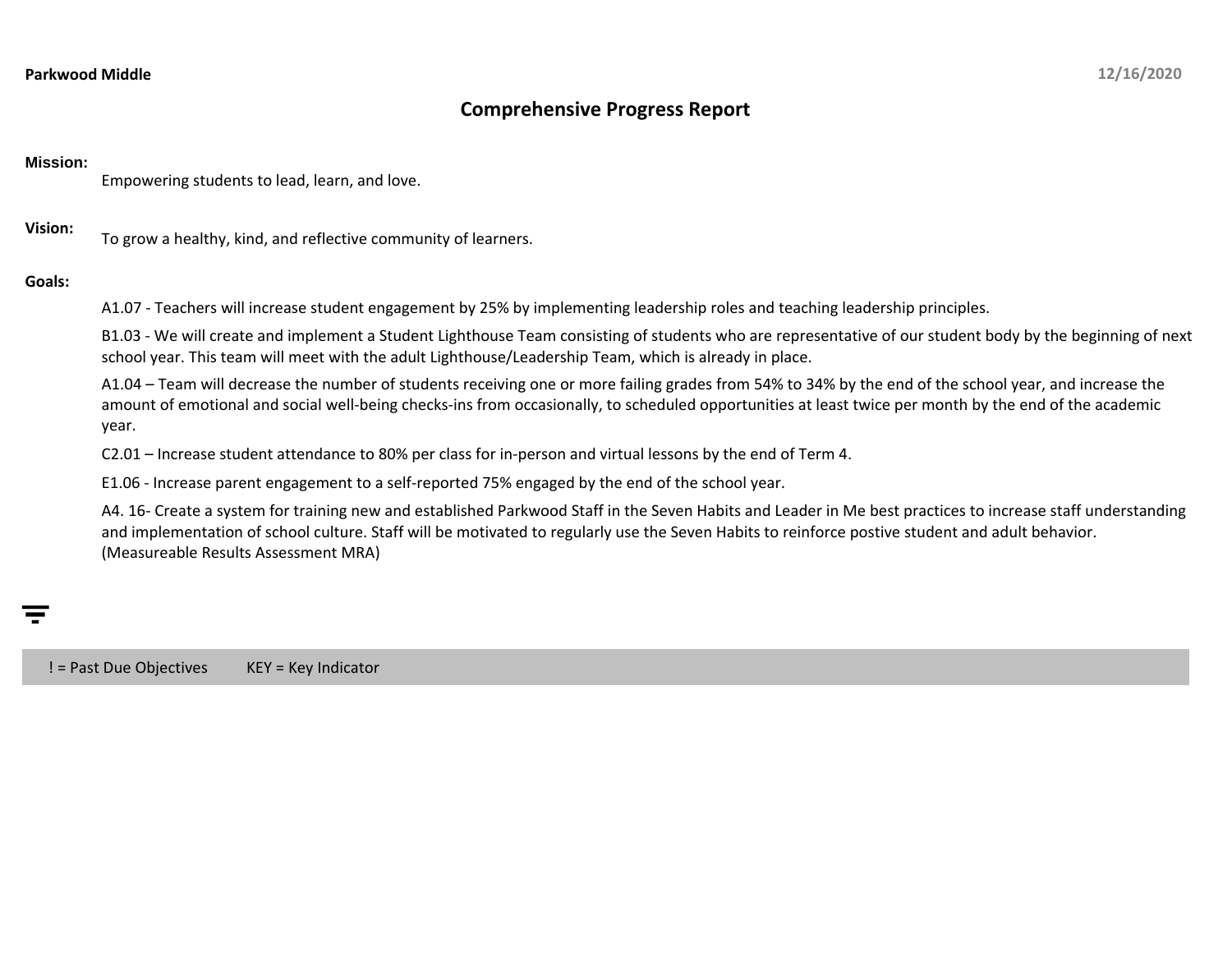| <b>Core Function:</b>                      |            |       | <b>Dimension A - Instructional Excellence and Alignment</b>                                                                                                                                   |                                   |                      |                    |  |  |
|--------------------------------------------|------------|-------|-----------------------------------------------------------------------------------------------------------------------------------------------------------------------------------------------|-----------------------------------|----------------------|--------------------|--|--|
| <b>Effective Practice:</b>                 |            |       | <b>High expectations for all staff and students</b>                                                                                                                                           |                                   |                      |                    |  |  |
|                                            | <b>KEY</b> | A1.07 | ALL teachers employ effective classroom management and reinforce<br>classroom rules and procedures by positively teaching them. (5088)                                                        | Implementation<br><b>Status</b>   | <b>Assigned To</b>   | <b>Target Date</b> |  |  |
| <b>Initial Assessment:</b>                 |            |       | Teachers need to increase student engagement. With implementation,<br>student engagement will increase by 25% by implementing leadership<br>roles and teaching leadership principles.         | Limited Development<br>08/13/2019 |                      |                    |  |  |
| <b>How it will look</b><br>when fully met: |            |       | Teachers will have a classroom that fosters student leadership and<br>engagement by actively modeling the 7 habits of the Leader in Me<br>program.                                            |                                   | <b>Leah Rothrock</b> | 05/31/2021         |  |  |
| <b>Actions</b>                             |            |       |                                                                                                                                                                                               | 1 of 2 (50%)                      |                      |                    |  |  |
|                                            |            |       | 11/11/20 Create 7 habits posters for all classrooms and offices to reinforce<br>Leader in Me language.                                                                                        | Complete 11/05/2020               | Susan Rhoads         | 11/10/2020         |  |  |
| Notes:                                     |            |       |                                                                                                                                                                                               |                                   |                      |                    |  |  |
|                                            |            |       | 11/11/20 Team will create a student leadership survey to send out to Sun Valley<br>middle teachers to get feedback from what their classrooms look like<br>and how they best engage students. |                                   | Sara Boswell         | 05/31/2021         |  |  |
| Notes:                                     |            |       |                                                                                                                                                                                               |                                   |                      |                    |  |  |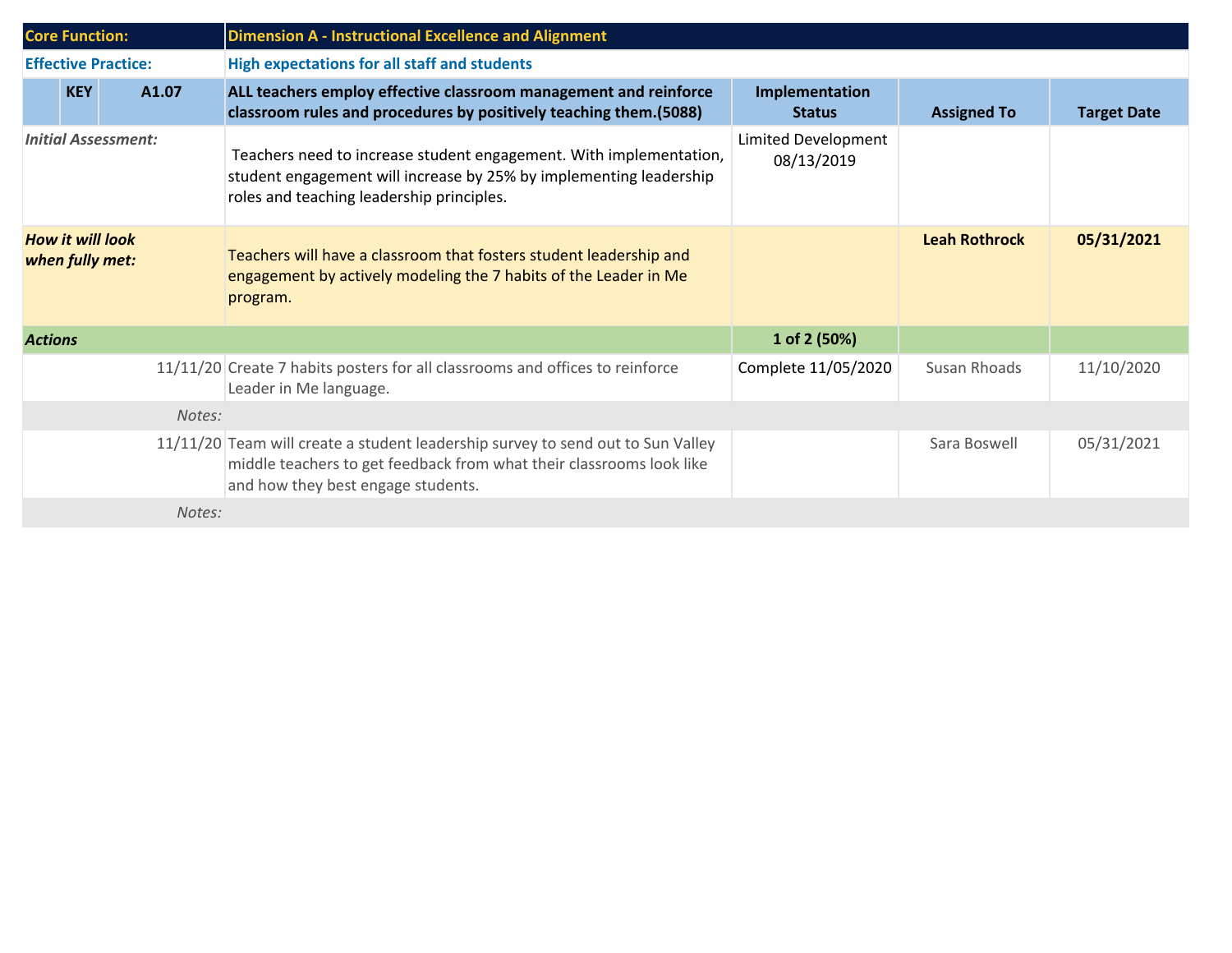| <b>Core Function:</b>                      |                            | <b>Dimension A - Instructional Excellence and Alignment</b>                                                                                                                                                                                                                                                                                                                                                                   |                                 |                    |                    |  |  |
|--------------------------------------------|----------------------------|-------------------------------------------------------------------------------------------------------------------------------------------------------------------------------------------------------------------------------------------------------------------------------------------------------------------------------------------------------------------------------------------------------------------------------|---------------------------------|--------------------|--------------------|--|--|
|                                            | <b>Effective Practice:</b> | <b>Student support services</b>                                                                                                                                                                                                                                                                                                                                                                                               |                                 |                    |                    |  |  |
|                                            | <b>KEY</b><br>A4.01        | The school implements a tiered instructional system that allows<br>teachers to deliver evidence-based instruction aligned with the<br>individual needs of students across all tiers.(5117)                                                                                                                                                                                                                                    | Implementation<br><b>Status</b> | <b>Assigned To</b> | <b>Target Date</b> |  |  |
|                                            | <b>Initial Assessment:</b> | Counselors are creating some opportunities to increase students' social<br>and emotional welfare. We need more check in opportunities especially<br>for our virtual learners. Counselor newsletter goes out every week.                                                                                                                                                                                                       | No Development<br>08/14/2019    |                    |                    |  |  |
| <b>How it will look</b><br>when fully met: |                            | Create a Leadership Environment: This action team plans to encourage<br>student success by supporting students in both academics and<br>emotional well being by increasing the average student score on<br>universal screenings by 20%, and increasing the amount of emotional<br>and social well being checks ins from occasionally, to scheduled<br>opportunities at least twice per month by the end of the academic year. |                                 | <b>Lisa Holler</b> | 05/31/2021         |  |  |
| <b>Actions</b>                             |                            |                                                                                                                                                                                                                                                                                                                                                                                                                               | 0 of 3 $(0%)$                   |                    |                    |  |  |
|                                            |                            | 11/12/20 Reinstate the Renaissance program to motivate students academically.                                                                                                                                                                                                                                                                                                                                                 |                                 | Lisa Holler        | 05/31/2021         |  |  |
|                                            | Notes:                     |                                                                                                                                                                                                                                                                                                                                                                                                                               |                                 |                    |                    |  |  |
|                                            |                            | 11/12/20 Share Panorama survey data with teachers and provide them with an<br>SEL content matrix for teachers to help increase student's self-efficacy.                                                                                                                                                                                                                                                                       |                                 | Amy Schmidt        | 05/31/2021         |  |  |
| Notes:                                     |                            |                                                                                                                                                                                                                                                                                                                                                                                                                               |                                 |                    |                    |  |  |
|                                            |                            | 11/12/20 Shout outs for students and staff on announcements<br>Increase staff SEL                                                                                                                                                                                                                                                                                                                                             |                                 | Corrine Hart       | 05/31/2021         |  |  |
|                                            | Notes:                     |                                                                                                                                                                                                                                                                                                                                                                                                                               |                                 |                    |                    |  |  |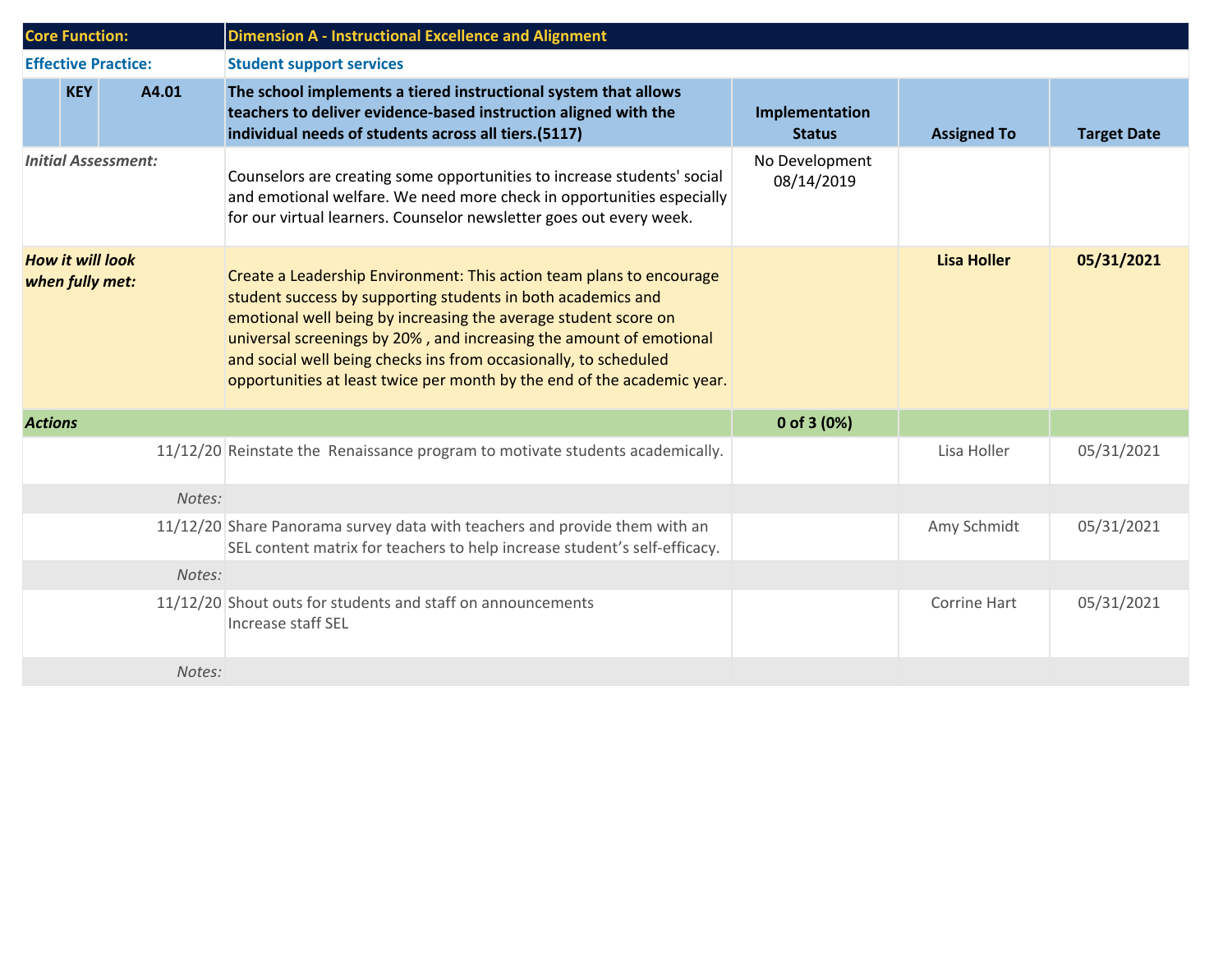|                                            | <b>KEY</b> | A4.16                      | The school develops and implements consistent, intentional, and on-<br>going plans to support student transitions for grade-to-grade and<br>level-to-level.(5134)                                                                                                                                                                                                                                                                                                                          | Implementation<br><b>Status</b>   | <b>Assigned To</b>    | <b>Target Date</b> |
|--------------------------------------------|------------|----------------------------|--------------------------------------------------------------------------------------------------------------------------------------------------------------------------------------------------------------------------------------------------------------------------------------------------------------------------------------------------------------------------------------------------------------------------------------------------------------------------------------------|-----------------------------------|-----------------------|--------------------|
|                                            |            | <b>Initial Assessment:</b> | Teachers need to improve on providing consistent and ongoing support<br>for students' transitions from grade to grade.<br>-5th open house<br>-8th grade high school tours                                                                                                                                                                                                                                                                                                                  | Limited Development<br>08/14/2019 |                       |                    |
| <b>How it will look</b><br>when fully met: |            |                            | Create a system for training new and established Parkwood Staff in the<br>Seven Habits and Leader in Me best practices to increase staff<br>understanding and implementation of school culture. Staff will be<br>motivated to regularly use the Seven Habits to reinforce postive<br>student and adult behavior. (Measureable Results Assessment MRA)                                                                                                                                      |                                   | <b>Eric Williford</b> | 05/31/2021         |
| <b>Actions</b>                             |            |                            |                                                                                                                                                                                                                                                                                                                                                                                                                                                                                            | 0 of 3 $(0%)$                     |                       |                    |
|                                            |            |                            | 11/12/20 Create a weekly "Leader in Me to do" that staff actively participates in.<br>This will be put in the weekly newsletter.                                                                                                                                                                                                                                                                                                                                                           |                                   | Ashley McDermott      | 05/31/2021         |
|                                            |            | Notes:                     |                                                                                                                                                                                                                                                                                                                                                                                                                                                                                            |                                   |                       |                    |
|                                            |            |                            | 11/12/20 Create staff accountability partners:<br>Pair with partners of choice (based on staff input - ensure pairings are<br>meaningful) $\rightarrow$ Give staff deadline to communicate partner choices<br>Compile a document with pairings<br>Create a instruction document (scheduling/agenda/suggested<br>accountability ideas)<br>Create an "End of Month Accountability Feedback Survey" for staff<br>Collect feedback once a month to review and guide further decision<br>making |                                   | Kelly Harrington      | 05/31/2021         |
|                                            |            | Notes:                     |                                                                                                                                                                                                                                                                                                                                                                                                                                                                                            |                                   |                       |                    |
|                                            |            |                            | 11/12/20 Create a Leader in Me pamphlet that reinforces 7 habits for new staff<br>members and substitutes.                                                                                                                                                                                                                                                                                                                                                                                 |                                   | Eric Williford        | 05/31/2021         |
|                                            |            | Notes:                     |                                                                                                                                                                                                                                                                                                                                                                                                                                                                                            |                                   |                       |                    |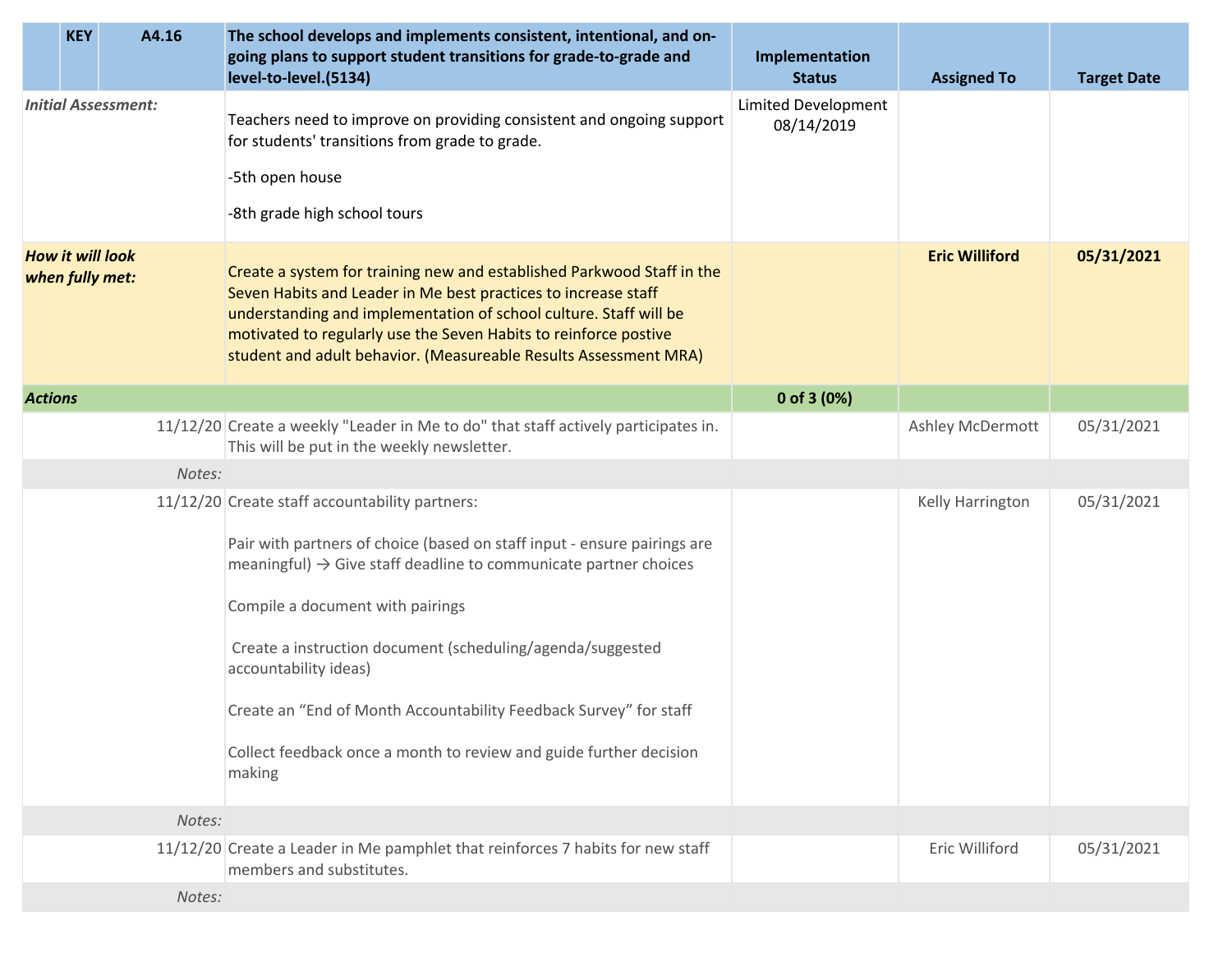| <b>Core Function:</b>                      |              | <b>Dimension B - Leadership Capacity</b>                                                                                                                                                                                                                          |                                          |                      |                    |  |  |
|--------------------------------------------|--------------|-------------------------------------------------------------------------------------------------------------------------------------------------------------------------------------------------------------------------------------------------------------------|------------------------------------------|----------------------|--------------------|--|--|
| <b>Effective Practice:</b>                 |              | <b>Strategic planning, mission, and vision</b>                                                                                                                                                                                                                    |                                          |                      |                    |  |  |
| <b>KEY</b>                                 | <b>B1.03</b> | A Leadership Team consisting of the principal, teachers who lead the<br>Instructional Teams, and other professional staff meets regularly (at<br>least twice a month) to review implementation of effective practices.<br>(5137)                                  | Implementation<br><b>Status</b>          | <b>Assigned To</b>   | <b>Target Date</b> |  |  |
| <b>Initial Assessment:</b>                 |              | - Monthly Grade Level Chair (GLC) meetings with administration                                                                                                                                                                                                    | <b>Limited Development</b><br>08/14/2019 |                      |                    |  |  |
|                                            |              | - Monthly Site Based Meetings (SBM) meetings with administration                                                                                                                                                                                                  |                                          |                      |                    |  |  |
|                                            |              | - Weekly meeting with District Instructional Coach and ELA teachers                                                                                                                                                                                               |                                          |                      |                    |  |  |
|                                            |              | We need more opportunities for students to take leadership in the<br>school.                                                                                                                                                                                      |                                          |                      |                    |  |  |
| <b>How it will look</b><br>when fully met: |              | We will create and implement a Student Lighthouse Team consisting of<br>students who are representative of our student body by the beginning<br>of next school year. This team will meet with the adult<br>Lighthouse/Leadership Team, which is already in place. |                                          | <b>Melissa Hawk</b>  | 05/31/2021         |  |  |
| <b>Actions</b>                             |              |                                                                                                                                                                                                                                                                   | 0 of 2 (0%)                              |                      |                    |  |  |
|                                            |              | 11/12/20 Create a google doc for students to apply for different leadership roles<br>(in person and virtually). Students will fill out an application and<br>interview for roles. Also we will create the student leadership<br>committe.                         |                                          | <b>Molly Russell</b> | 05/31/2021         |  |  |
| Notes:                                     |              |                                                                                                                                                                                                                                                                   |                                          |                      |                    |  |  |
|                                            |              | 11/12/20 Create a staff survey to create a list of leadership roles for students;<br>send a follow-up survey to see if roles need to change                                                                                                                       |                                          | Melissa Hawk         | 05/31/2021         |  |  |
| Notes:                                     |              |                                                                                                                                                                                                                                                                   |                                          |                      |                    |  |  |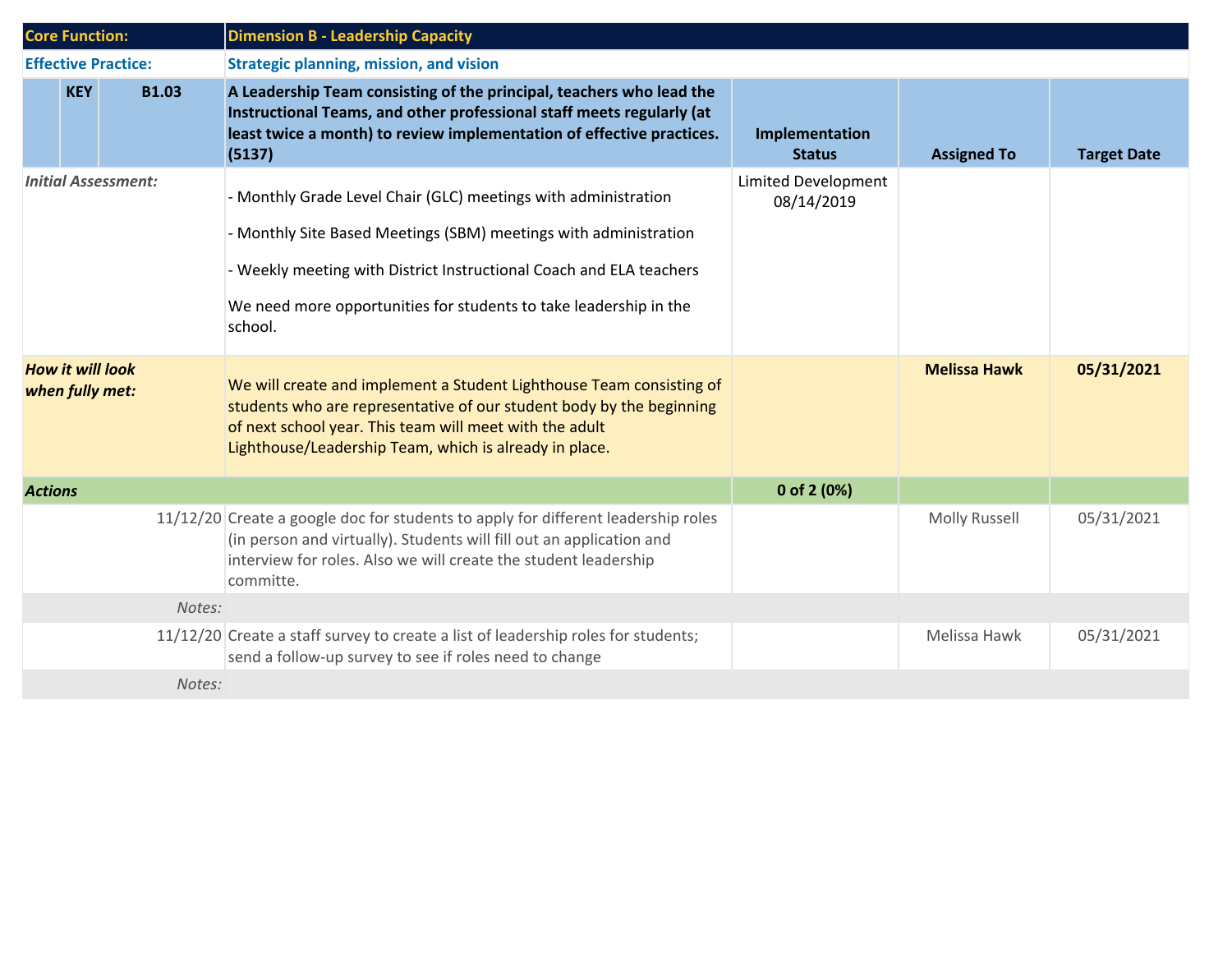| <b>Core Function:</b>                      |            |                   | <b>Dimension C - Professional Capacity</b>                                                                                                                                                                           |                                 |                       |                    |  |  |
|--------------------------------------------|------------|-------------------|----------------------------------------------------------------------------------------------------------------------------------------------------------------------------------------------------------------------|---------------------------------|-----------------------|--------------------|--|--|
| <b>Effective Practice:</b>                 |            |                   | <b>Quality of professional development</b>                                                                                                                                                                           |                                 |                       |                    |  |  |
|                                            | <b>KEY</b> | C <sub>2.01</sub> | The LEA/School regularly looks at school performance data and<br>aggregated classroom observation data and uses that data to make<br>decisions about school improvement and professional development<br>needs.(5159) | Implementation<br><b>Status</b> | <b>Assigned To</b>    | <b>Target Date</b> |  |  |
| <b>Initial Assessment:</b>                 |            |                   | Needs are currently not being met during PD sessions (ie: ELL and EC<br>are 2 highest needs of the school) ESL services are limited.                                                                                 | No Development<br>08/14/2019    |                       |                    |  |  |
| <b>How it will look</b><br>when fully met: |            |                   | Increase student attendance to 80% per class for in-person and virtual<br>lessons by the end of Term 4.                                                                                                              |                                 | <b>Melissa Lowery</b> | 12/31/2020         |  |  |
| <b>Actions</b>                             |            |                   |                                                                                                                                                                                                                      | 0 of $1(0%)$                    |                       |                    |  |  |
|                                            |            |                   | 11/12/20 Create an attendance challenge competition for all grade levels.<br>Attendance is taken everyday on a google form; results are complied<br>and shared on the grade level's bulletin board.                  |                                 | Ea Christenson        | 12/31/2021         |  |  |
| Notes:                                     |            |                   |                                                                                                                                                                                                                      |                                 |                       |                    |  |  |